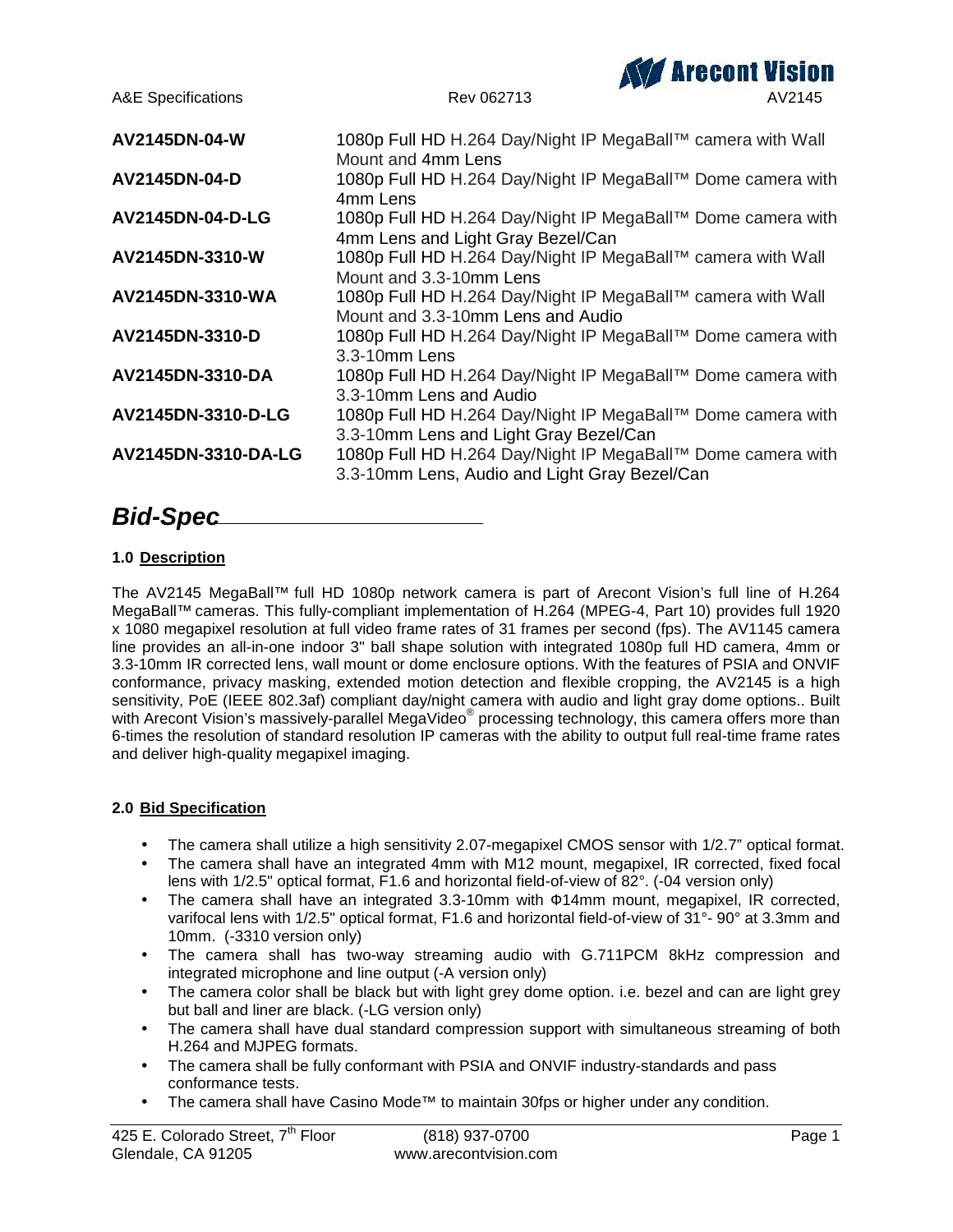A&E Specifications and the Rev 062713 AV2145

- The camera shall have privacy masking, the ability to select multiple regions of an arbitrary shape to block the video.
- The camera shall have an extended motion detection grid, a higher-granularity grid of 1024 distinct motion detection. The user can select between 64-zone-based motion detection and extended motion detection to provide backward compatibility with the existing Video Management System (VMS) integration.
- The camera shall be able to be cropped to any resolution divisible by 2 and maintain H.264 compression. It shall be possible to crop the camera to output a variety of lower resolution images.
- The camera shall have multi-streaming support of up to 8 non-identical concurrent streams (different frame rate, bitrate, resolution, quality, and compression format).
- The camera shall output at a maximum resolution of  $1920(H) \times 1080(V)$  pixels at a maximum frame rate of 31(fps).
- It shall be possible to program the camera to output a variety of lower resolution image and increase frame rate, i.e. 1280(H) x 1024(V) pixels at 42 FPS.
- The camera shall feature streaming of the full field-of-view (FOV) and simultaneous multiple regions of interest (ROI) for forensic zooming.
- The camera shall be equipped with a 100 Mbps LAN connector.
- The camera's shutter speed shall be 1ms 500ms.
- The camera shall provide 21 levels of compression quality for optimal viewing and archiving.
- The camera shall support at minimum RTSP, RTP/TCP, RTP/UDP (Unicast/Multicast), HTTP1.0, HTTP1.1, DHCP, TFTP network protocols.
- The camera shall have Real Time Streaming Protocol (RTSP) support allowing for compatibility with media players such as Apple QuickTime® , VLC Player and others.
- The camera shall feature automatic exposure, automatic multi-matrix white balance, shutter speed control, 50/60Hz selectable flicker control, programmable brightness, saturation, gamma, sharpness, windowing and decimation, simultaneous delivery of full-field view and zoomed images at video frame rate, instantaneous electronic zoom, pan and tilt, and electronic image rotation by 180°.
- The camera shall incorporate necessary algorithms and circuits to detect motion in low-light with clarity.
- The camera shall support a minimum illumination of 0.1 Lux in color mode.
- The camera shall support an IR sensitive minimum illumination of 0 Lux in black and white (B/W) mode with an additional IR light source.
- The camera's primary power source shall be Power over Ethernet (PoE) complying with the IEEE 802.3af standard and provide at least 5.0W of power.
- The camera shall have the alternative option to be powered by a power source between 12V DC up to 48V DC or 24V AC.
- The camera shall be utilized for indoor use only.
- The camera's operating ambient temperature is  $-5^{\circ}C$  (23 °F) to 50°C (122°F); stable image temperature is 0°C (32 °F) to +50°C (122 °F); storage temperature -20°C (-4 °F) to +60°C (140 °F).
- The camera shall be compliant with EMI and EMC requirements, following European Standards EN55022 (Class A limits), EN55024 (IEC 61000-4-2, IEC 61000-4-3, IEC 61000-4-4, IEC 61000- 4-5, IEC 61000-4-6, IEC 61000-4-8, IEC 61000-4-11), EN61000-3-2 and EN61000-3-3, EN60950-1.
- The camera shall be compliant with RoHS Directive 2002/95/EC.
- The camera shall be compliant with REACH Directive EC1907/2006.
- The camera shall be compliant with FTC "Made in USA" standard.
- The camera shall have CE and UL listed markings.
- The camera shall have dimensions of:
	- o 3" (76.2mm) x 5.76" (146.2mm) H (-04-W models)
	- $\circ$  3" (76.2mm) x 6.15" (156.2mm) H (-3310-W models)
	- o 5.1" (130mm) x 1.74" (44mm) H (-D models in-ceiling)
	- o 5.1" (130mm) x 3.85" (98mm) H (-D models, surface with bubble)
- The camera shall weigh 1.2lb (0.58kg).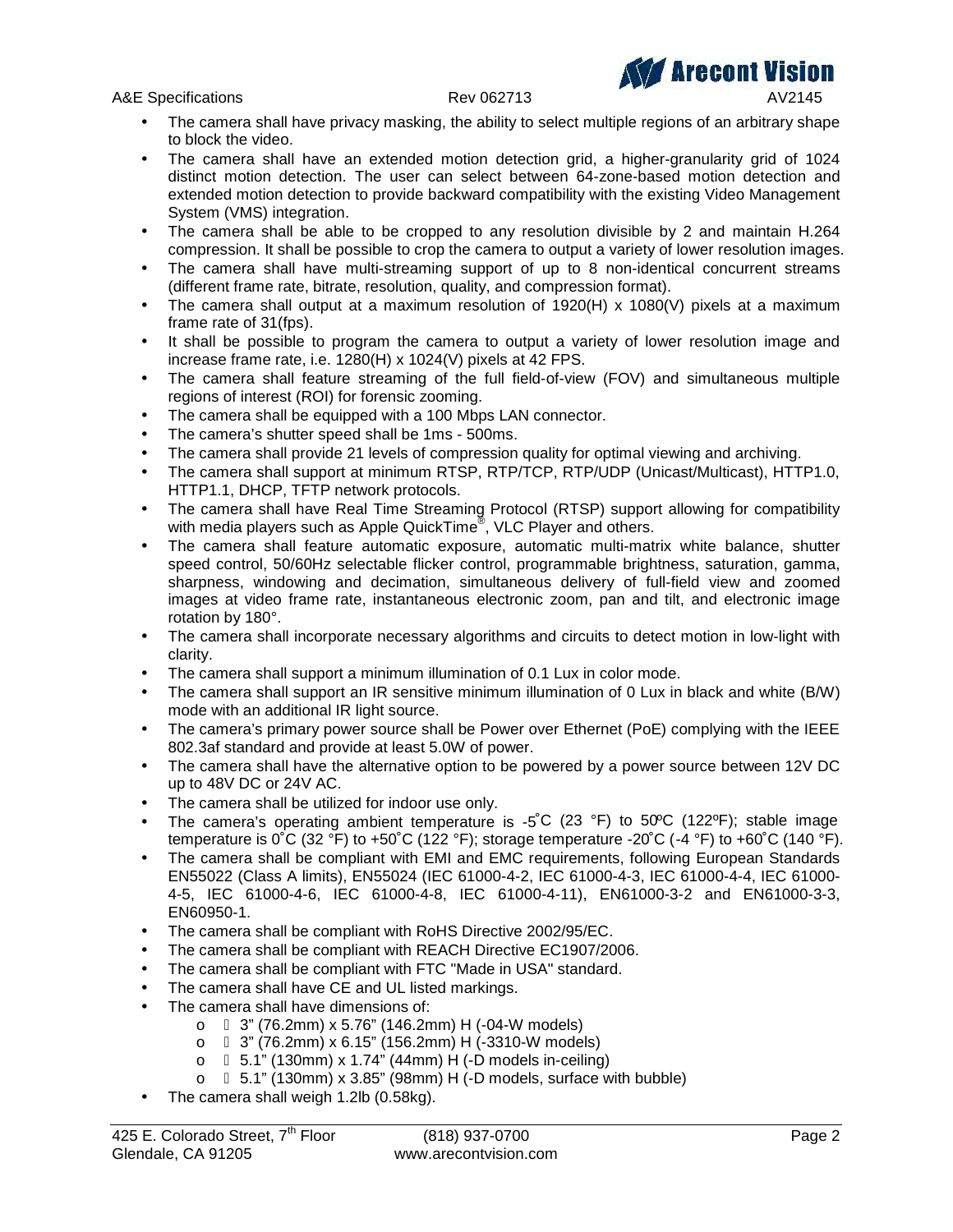

# **Quick-Spec**

# **3.0 Minimum Performance Specification**

Megapixel camera must meet the following operating requirements

#### **Operational**

| Imaging                   | 2.07-megapixel CMOS image sensor |
|---------------------------|----------------------------------|
|                           | 1/2.7" optical format            |
| <b>Active Pixel Count</b> | 1920(H) x 1080(V) pixel array    |
| Minimum illumination      | Color: 0.1 Lux@ F1.4             |
|                           | Day/Night: 0 Lux, IR sensitive   |
| Dynamic range             | 69 dB                            |
| Maximum SNR               | 45 dB                            |

# **Full Field-of-View (FOV) Resolutions**

1920x1080 (HxW) HDTV -1080P 960x540 (HxW) 1/4 resolution

#### **Cropped Field-of View-Resolutions**

Flexible Cropping: Crop to any resolution that is divisible by 2 pixels in H.264 and 1 pixel in MJPEG up to the maximum resolution of the camera. Example resolutions include but are not limited to the following:

| 1280x1024 | 1.3 MP             |
|-----------|--------------------|
| 1280x720  | <b>HDTV - 720p</b> |
| 1024x768  | <b>XGA</b>         |
| 800x600   | <b>SVGA</b>        |
| 704x570   | PAL                |
| 704x480   | NTSC               |
| 640x480   | VGA                |
| 352x288   | CIF                |
| 320x240   | SIF                |

#### **Data Transmission**

Video frame rate up to 31fps @ 1920x1080 42fps @ 1280x1024 Compression type H.264 (MPEG-4, Part 10) Motion JPEG (MJPEG)

21 levels of quality

Network protocols

RTSP, RTP over TCP, RTP over UDP, HTTP1.0, HTTP1.1, DHCP, TFTP

100 Base-T Ethernet Network Interface Multi-streaming: 8 non-identical streams

# **Programmability**

Casino Mode™, flexible cropping and low-light noise filter control Shutter Speed: 1ms – 500ms Backlight compensation and multi-matrix white balance On-camera motion detection and privacy mask w/1024 detection zones 50/60Hz selectable flicker control Electronic pan, tilt, zoom (PTZ) and image flip – 180° rotation MoonLight™ mode – extended exposure and proprietary noise cancellation Programmable resolution, brightness, saturation, gamma, sharpness and tint Bitrate and bandwidth limitation control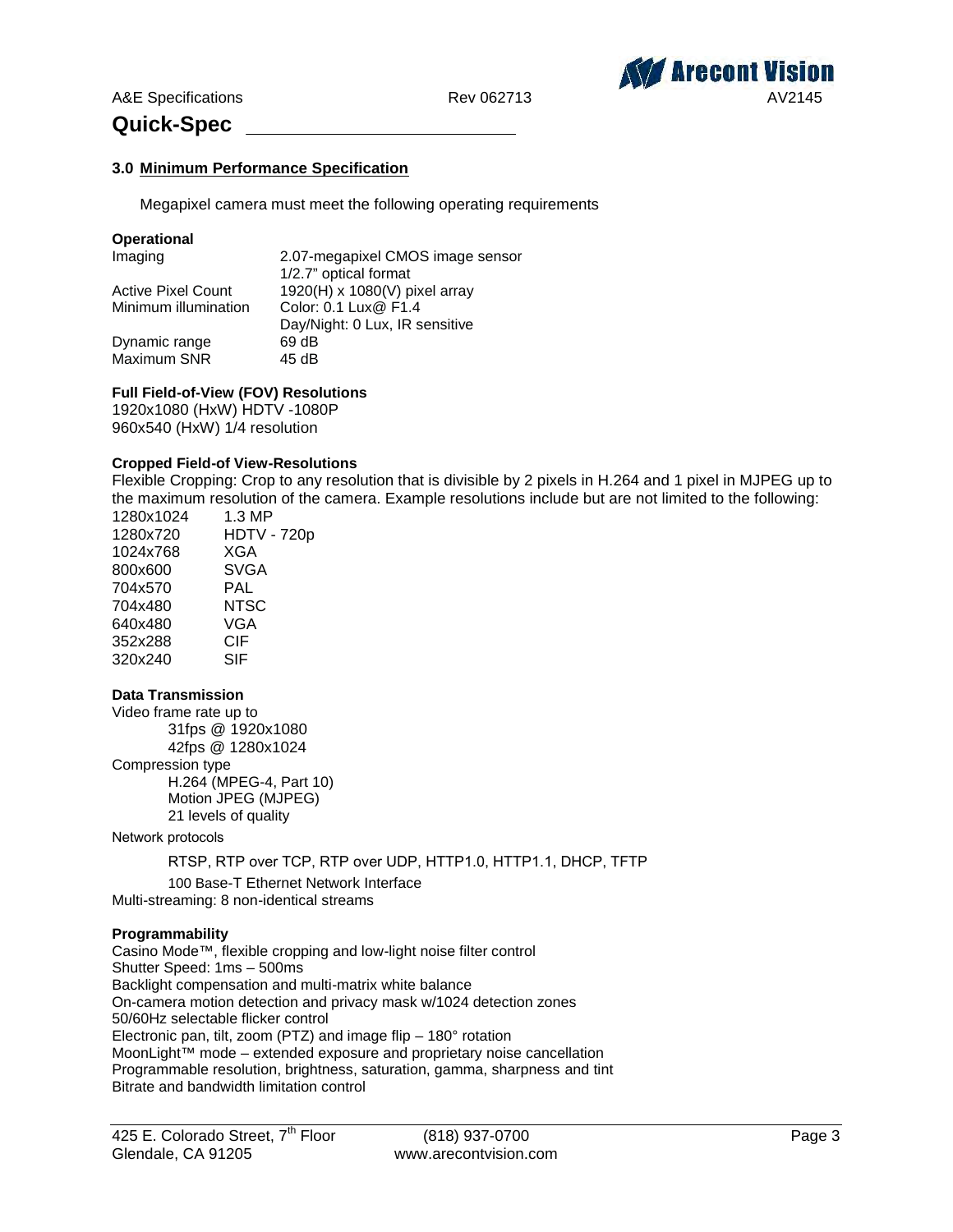

# **Electrical**

General purpose opto-coupled input and output Power over Ethernet (PoE): PoE 802.3af for camera Auxiliary power 12–48V DC, 24V AC Power consumption: 5.0 Watts maximum DC power

# **Audio (-A models only)**

Streaming: Two-way Compression: G.711PCM 8kHz Input/output: Integrated microphone and line output

# **Mechanical**

Casing:

- Die-cast aluminum 3" metal ball and bracket (–W models)
- Plastic surface/in-ceiling dome w/polycarbonate bubble (–D models)

Embedded in-ceiling mount (–D Models)

External lens adjustment for zoom, focus and iris (–3310 models) Easy 3-axis camera adjustment w/360° pan, 90° tilt and 360° z-axis Total Unit Dimensions:

- Ø 3" (76.2mm) x 5.76" H (146.2mm) (–04 models)
- Ø 3" (76.2mm) x 6.15" H (156.2mm) (–3310 models)
- Ø 5.1" (130mm) x 1.74" H (44mm) (–D models in-ceiling)
- Ø 5.1" (130mm) x 3.85" H (98mm) (–D models, surface w/bubble)

Weight: 1.2lbs (0.58kg)

**Color :**

- Standard color: Black
- -LG : Light Gray Dome

# **Environmental**

Operating temperature -5˚C (23 °F) to +50˚C (122 °F) Stable image temperature 0˚C (32 °F) to +50˚C (122 °F) Storage temperature -20˚C (-4 °F) to +60˚C (140 °F) Humidity 0% to 90% (non-condensing)

# **Compliance Information**

Class A FCC, Part 15; EN55022 Class A, EN55024, EN61000-3-2 and EN61000-3-3, EN60950-1 RoHS, REACH, CE Mark, UL Listed

# **Industry Standard**

PSIA and ONVIF Conformance

# **Lenses:**

4mm, F1.6, H-FOV: 82° (–04 models) 3.3–10mm, F1.6, H-FOV: 31°–90° (–3310 models)

# **Accessories:**

| D4S-WMT-B | Black Wall mount with 3/4" NPT standard         |
|-----------|-------------------------------------------------|
| D4S-CMT-B | Black Ceiling mount with 3/4" NPT standard      |
| D4S-WMT   | Light Gray Wall mount with 3/4" NPT standard    |
| D4S-CMT   | Light Gray Ceiling mount with 3/4" NPT standard |
| SV-EBA    | Electrical box adapter                          |
| SV-JBA    | Junction box adapter                            |

# **Related Documentation**

425 E. Colorado Street, 7<sup>th</sup> Floor (818) 937-0700 **Page 4** Glendale, CA 91205 www.arecontvision.com AV2145 Camera Specification Installation Manual